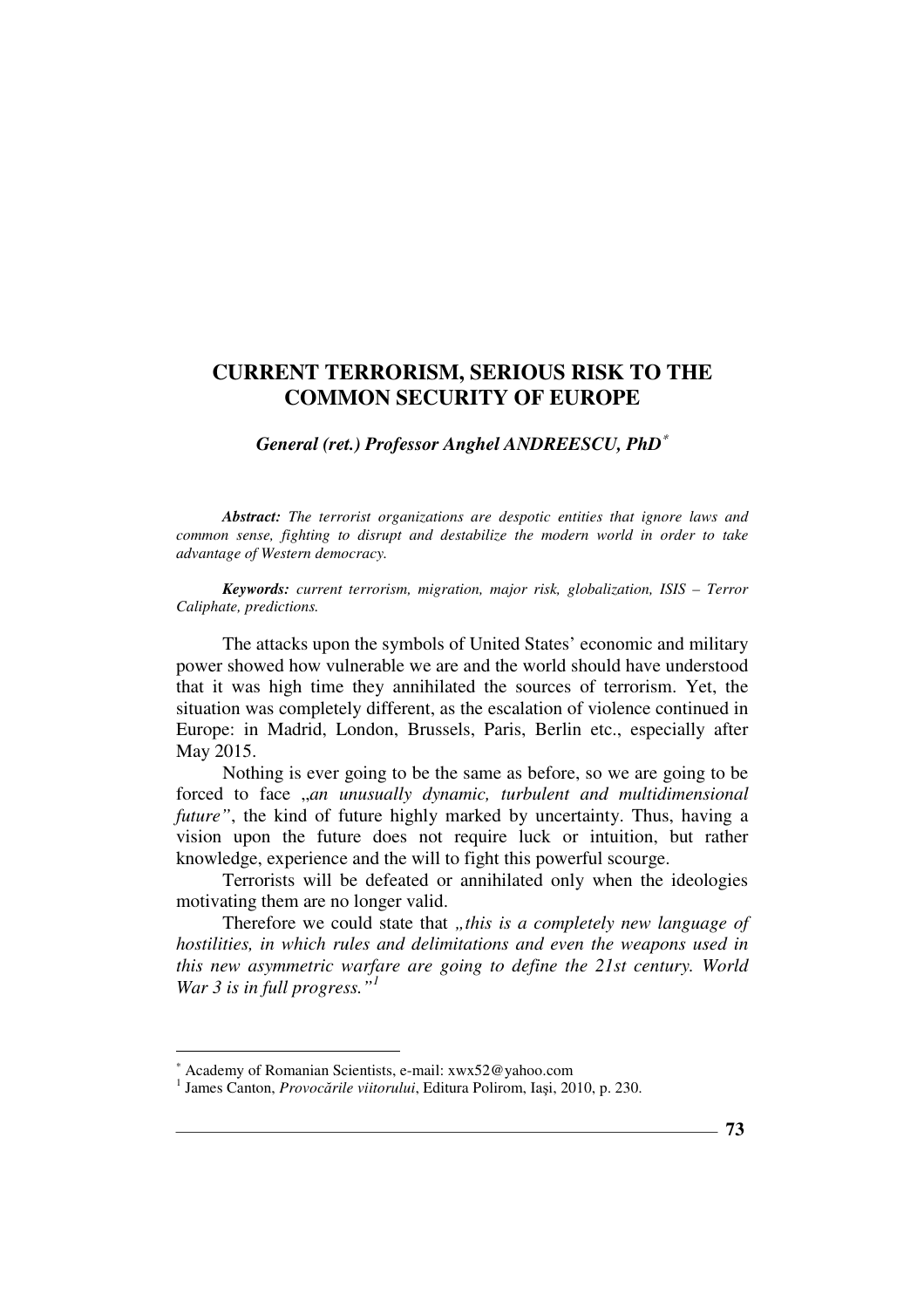*General (ret.) Professor Anghel ANDREESCU, PhD*

Everything has to be reconsidered and adapted to the new current state of facts of the 21st century, so what it takes is first and foremost political will.

Terrorist organizations are despotic, lawless entities that are fighting to destabilize modern world and take advantage of western democracies. They conduct commercial activities, recruit armies, direct banks, gather funds, trade resources – and are thus heading towards another type of future characterized by a complex, asymmetric warfare.<sup>2</sup>

The predictions of futurologist James Canton were completed by Alvin Toffler, the scientist who founded a new subject ...futurology", who predicted in 2010 that Muslim migration towards the West was going to increase, with serious consequences from all points of view, but especially with respect to public safety.

On the other hand, CIA predictions made in 2017 for the next period, in the field of security, are not positive at all, rather on the contrary. Tensions among states and within states themselves are going to increase and so is the terrorist threat.

States will become evermore segregated and they will find it more and more difficult to counter these serious acts of terrorism. This will happen on the background of slowing down economic growth, of protectionist measures, of tensions followed by economic and diplomatic repercussions, of hybrid warfare, cyber attacks, etc.

*"In order to combat terrorism, it is first of all necessary to understand the roots of evil. A current diagnosis assure better chances of healing.* 

*In case of an error of judgment, the disease grows worse. The first thing to do is find the appropriate cure that might result in complete recovery."<sup>3</sup>*

USA special forces and those of the main EU countries have conducted a lot of preventive and neutralizing actions against terrorist leaders, especially Al Qaeda and ISIS, namely Bin Laden, Mohammed Atif, Zubaida, Baghdadi etc. Still, violence has not been cut down.

 $\overline{a}$ 

 $<sup>2</sup>$  Idem, pct. 1.</sup>

<sup>&</sup>lt;sup>3</sup> Ali Laïdi, *Efectul de bumerang. Cum a determinat globalizarea apariția terorismului, House* of Guides, Bucureşti, 2007, p. 165.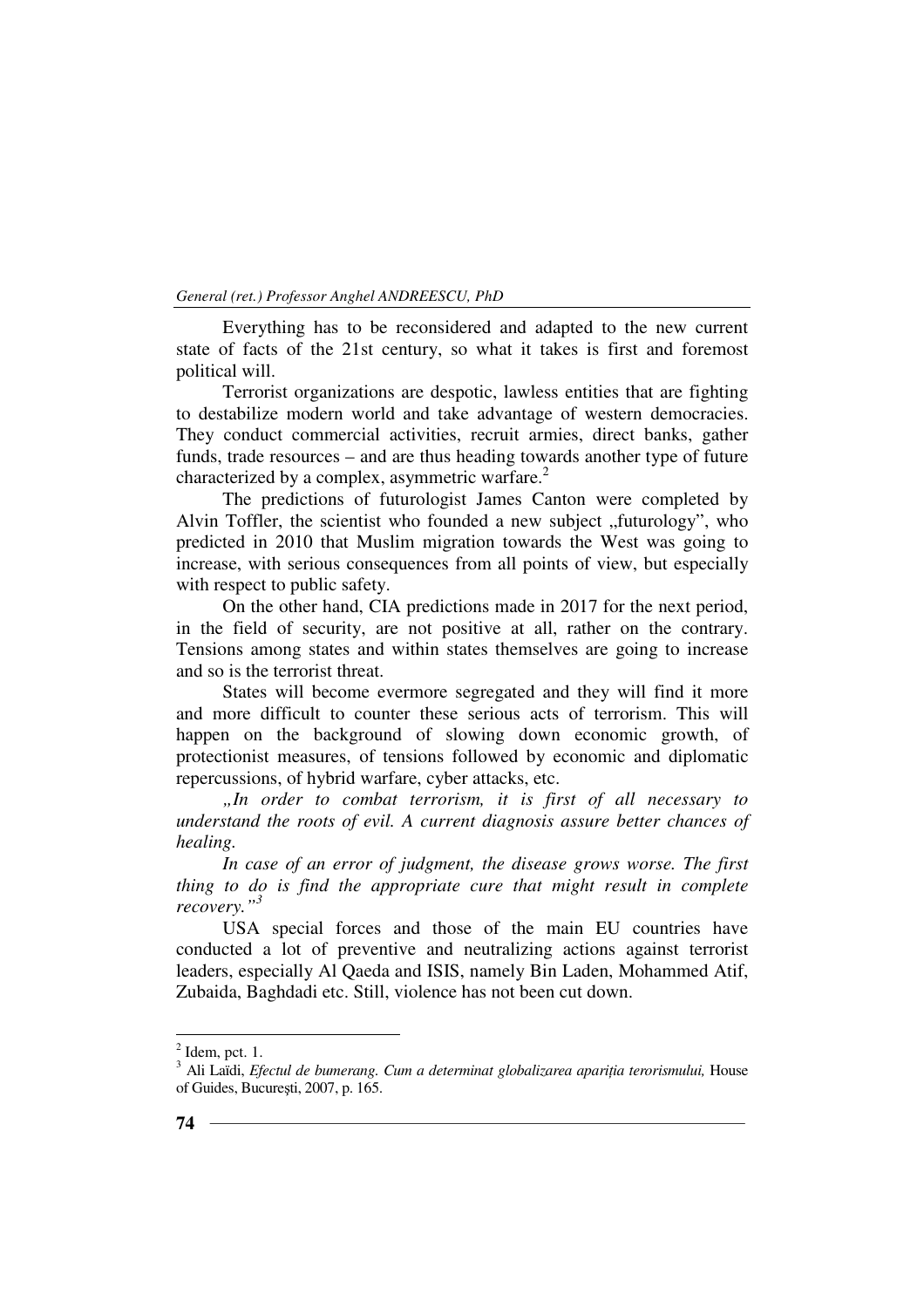Terrorist cells have permanently recovered. The terrorists' sources of recruitment seem to be limitless, just as their financing sources, the main providers of which being the Muslim states rich in energetic resources in the Gulf and the rich sheiks in the East.

ISIS, through its modern propaganda, has managed to draw a lot of fighters from the former elite troops in Iraq, especially skilled in intelligence, as well as from Syria, Libya and the West. The positive messages conveyed by ISIS to Muslims seem to have paid off. They also made use of religious indoctrination, political-military schemes, terrorist tactics, territorial administration within the disrupted Eastern world of several years, as well as of mobile canteens, distributing electricity, road mending, and so on and so forth.

ISIS is a new type of terrorism, the key for success being the speed of privatization of terrorism as compared to other terrorist organizations such as Al Qaeda, Muslim Brothers, etc. We may consider as important aspects in this respect the ability to work with local leaders, the possibility to attract them by making use of financial facilities, the capacity to motivate own fighters with money, the sharing of certain accumulated richness, the excellent relationships with a lot of official authorities in Eastern states.

After conquering a larger surface than Great Britain in the area, from Syria, Iraq, Lebanon, ISIS wanted to claim other states' territories in the area, but Russian and Turkish intervention side by side with the USA led to the reduction to less than the previously conquered surface and massive loss of combatants and weapons.

However, ISIS still remains the richest terrorist organization of the current period with a wealth estimated at over 2 billion dollars, besides the money coming from oil and weapon smuggling, other illegal taxes on businesses, drug peddling, etc.

The rapid rise of ISIS, from regional to world-level actor threatening world security was also caused by the failure of the Western world and the rest of human civilizations to solve the great issues of world order, both for themselves and for Europe too.

There was an attempt to develop Iraqi or Afghan armies by means of Western instructors or weapons; nevertheless, results do not match expectations. The new Iraqi army is a lot inferior to the army under the

**75**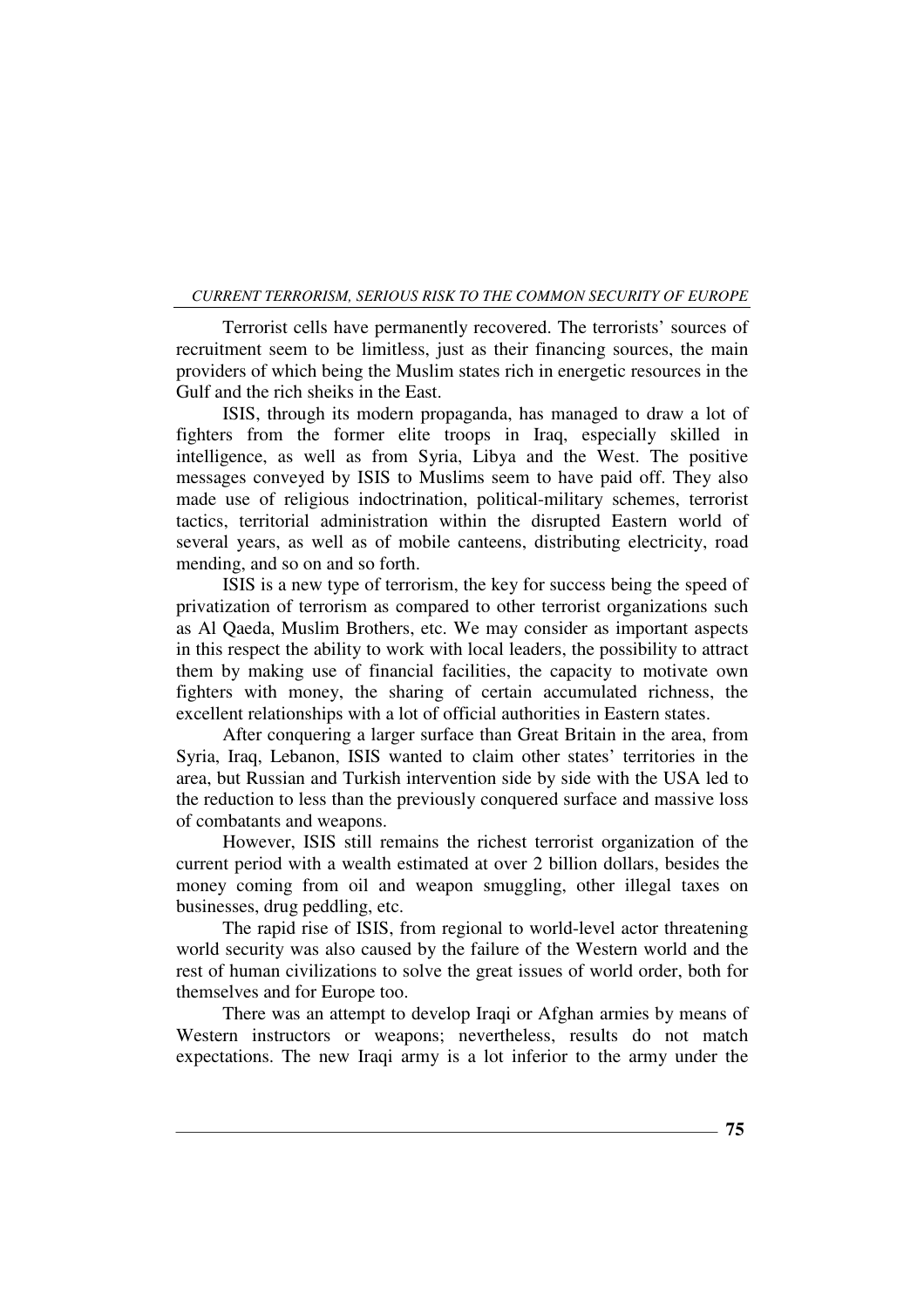#### *General (ret.) Professor Anghel ANDREESCU, PhD*

command of former leader, Saddam Hussein; not to mention very low morale, no real motivation and lack of adjustment to the new circumstances.

All these are enhanced by tribal fragmentation, as it is in Libya or Iraq, the sectarianism and specificity of each country belonging to the "Extended Middle East", that is a region with over 450 million inhabitants and 25 states, where Palestinians and Kurds still aspire to national states. We cannot omit the tensions between Shia and Sunni in Iraq ad other areas, or the re-emergence of Iran in the political and diplomatic environment (aspect contested by Israel and Saudi Arabia), or Turkey's desire to adhere to the EU, although it does not fulfill the necessary requirements, especially the political ones. Furthermore, Saudi Arabia and the United Arab Emirates have not dissimulated their irritation towards Iran.

Russia took advantage of the Western world's weaknesses and lack of decisions, partially changing the negative perception determined by the Ukrainian crisis and the occupation of Crimea, through its involvement in the war against ISIS, supporting Syria, where it has a powerful military base.

All these led in turn to the situation in which Russia initiated powerful air attacks over Ukraine, in the Eastern region, supporting the separatists in the East of this country at the end of January 2017 and continuing to acquire new Ukrainian territories.

We may say that the military, civilian, or other types of solutions adopted so far, in the East, have not yet resulted in visible consequences. Actually, without a fast and willing agreement among the great powers, nothing is going to happen, as the region has determined large flows of migrations towards the West, generating higher and higher risks of serious destabilization of European citizens' security.

The West seems to be on its deathbed judging from its lack of reaction, although it has been constantly affected by terrorism and immigration.

Islam is an expansionist religion, while Christianity is more tolerant and less inclined towards waging "campaigns" to gain new adepts.

If migration continues at the same pace in the failed states, such as: Iraq, Syria, Libya etc. it will lead to the appearance of "Eurabia" until the end of the century and the number of mosques will exceed the number of Christian churches. Christian churches will be torn to pieces – exactly what

**76**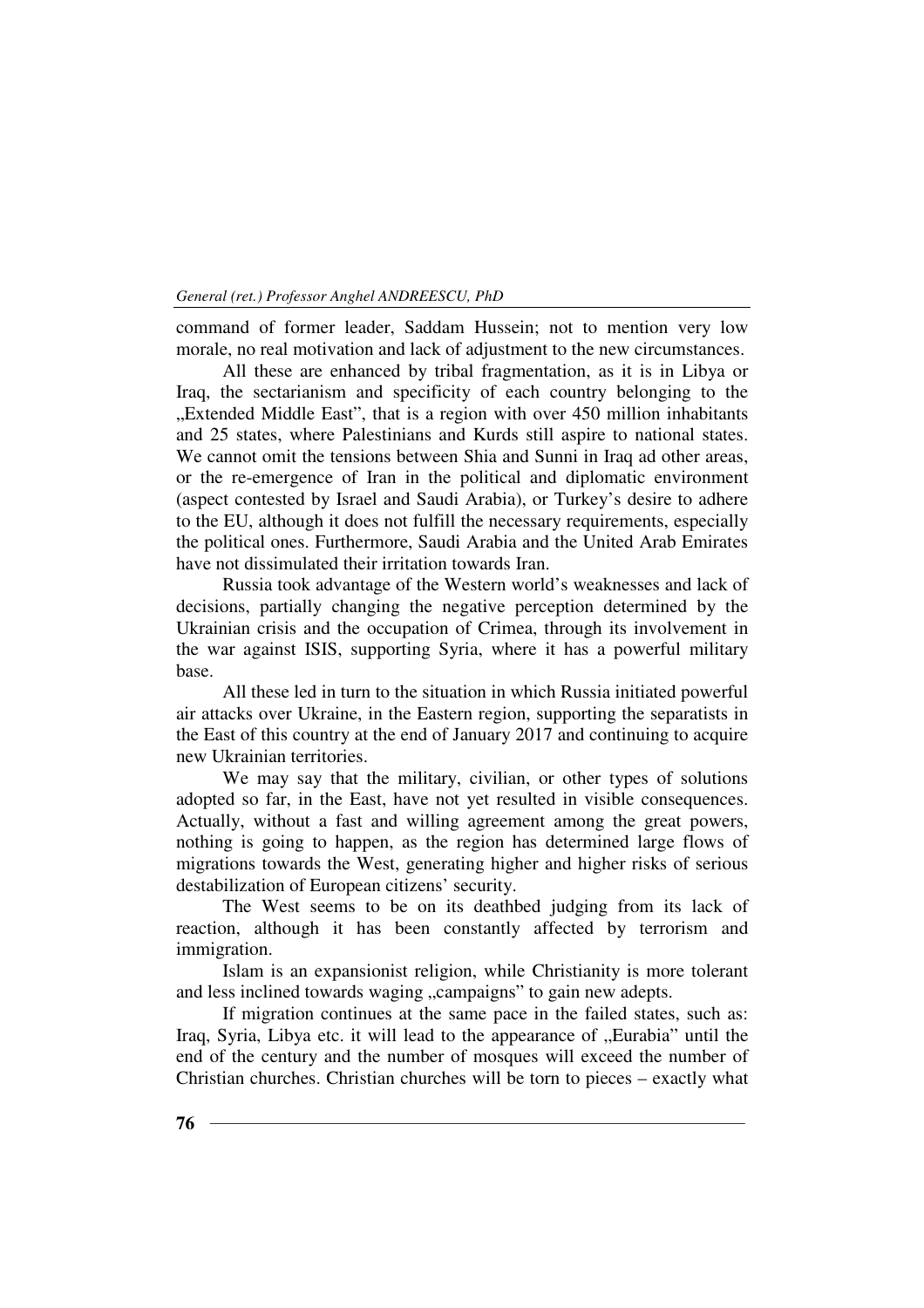happened in Kosovo and Bosnia) – making room for a double number of mosques.

In Peter Mansfield's work<sup>4</sup>, considered to be most relevant with respect to political, economic, religious events and rivalries in the area, it is stated that the USA and Europe are responsible for not acting in order to stop the conflicts in Syria and Iraq, while Russia and Iran supported Assad.

Civil war caused over one million casualties in Syria and over 11 million refugees who fled to Turkey, Jordan, Lebanon, Egypt and finally, Europe.

The truth is that the refugees in the Near and Middle East or the North of Africa immigrated with the final purpose of trying to reach Europe by any means. The dissolution of states in the region led to this situation. On the other hand, the Arab Spring made other hundreds of thousands of victims and finally millions of refugees to leave towards Europe.

Since September 11, 2001, up to the present moment, over 27,000 incidents were caused by Islamic terrorists and it is believed that ISIS infiltrated in Europe 4-5,000 fighters in order to conquer Europe from wihin.

The 21st century is highly likely to be the migration century, given the number of immigrants, the ways in which migration was conducted, violence and lack of order, or the adopted general chaos.<sup>5</sup>

We may assume that the wave of refugees moving towards Europe will grew bigger and bigger, as the current state could be considered only a beginning, generating all the predictable consequences upon the serious deterioration of security and public order from the old continent.

The four failed states that could still retain population are gone, leading to the legitimate question: ", who is going to stop the millions of refugees for fear of ISIS?

Germany's uninspired move of inviting immigrants corroborated with the powerless EU structures in front of the wave of refugees will determine extreme tensions in Europe.

 $\overline{a}$ 

<sup>4</sup>Peter Mansfield, *O istorie a Orientului Mijlociu*, Editura Humanitas, Bucureşti, 2015.

<sup>&</sup>lt;sup>5</sup> Colectiv, *Efectul migrației asupra securității României și Europei*, Editura Rao, București, 2016, p. 262.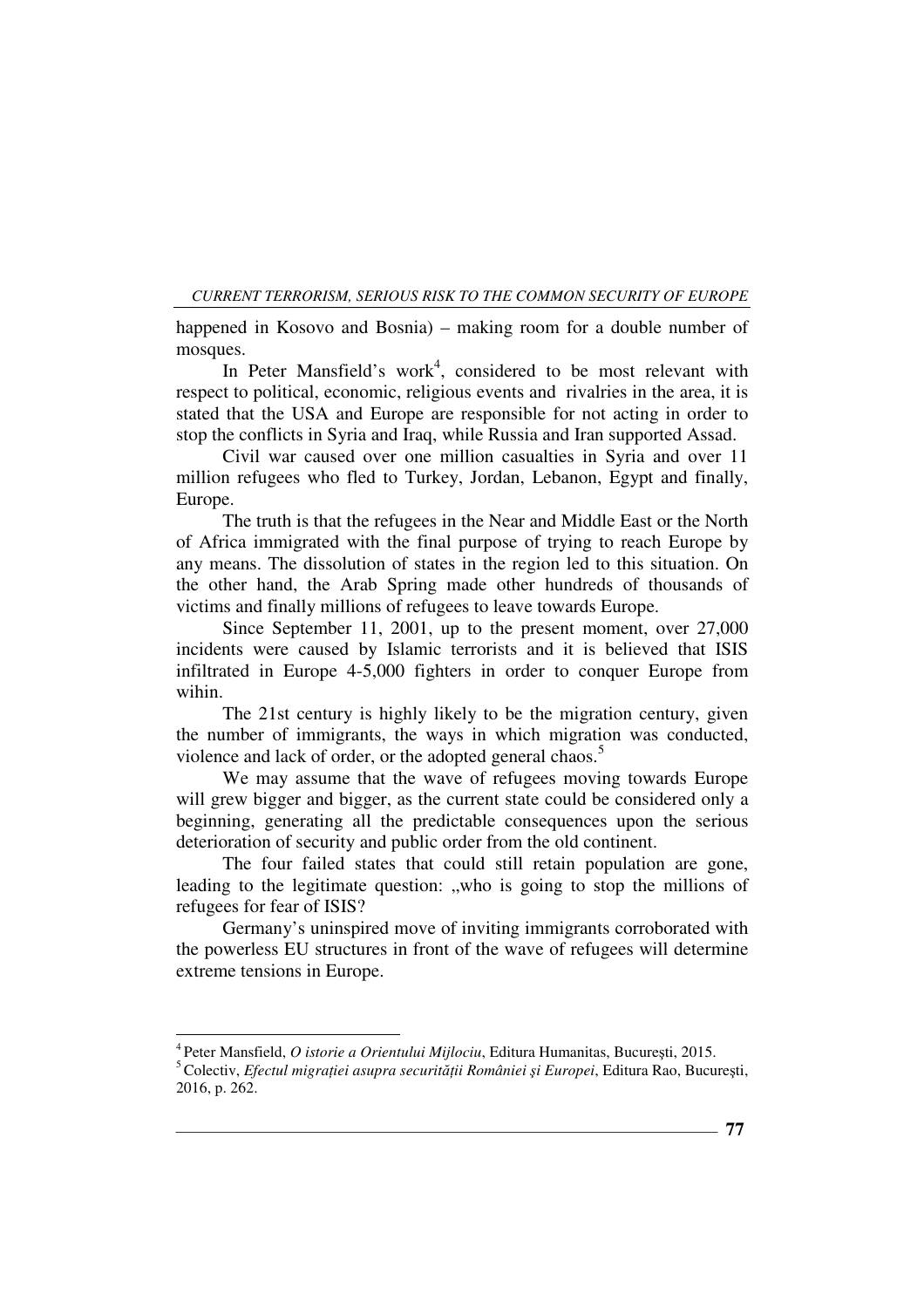#### *General (ret.) Professor Anghel ANDREESCU, PhD*

The chances to control migration are minimal and the long-term consequences, dramatic.

That is why some say that Europe will have to pay the price for the Middle East conflict, this time-bomb with unimaginable consequences.

Why did Europe allow itself to be surprised for so many years without taking measures?

It was recently decided to create buffer zones in the North of Africa; the decision has not yet turned to facts  $-$  as it happens with Turkey  $-$  since Erdogan continued to claim various things, among which being paid damages and being admitted as a fully fledged European Union member.

Russia took advantage of Europe and USA decision-making capacity, coming to negotiation table from the same position as the USA, while Western leaders were too concerned with recovering from the crisis and sterile, unconcluded talks on the same domain of EU security.

Actually the greatest danger is the return to their original states of several terrorists with years of experience in the battles in the East, at least 1,000 in France, including 200 women. The waves of migrants were the ideal means of breaking into these states and they will be kept "asleep" and waiting for calls to action, the Western environment being favorable to the desired purpose. The terrorist attacks in the last years as well as those annihilated by the EU special services prove these facts are true.

The outskirts of all large cities have been lost for almost ten years, being occupied by immigrants. Actually, studies have shown that the 2nd or 3rd generation Muslim immigrants are less integrated, or not at all, as compared to their parents.

Recently, in Europe (France, Germany etc.), the authorities took the decision to close down mosques that for several years had served as shelters for fundamentalist imams to recruit and train the future terrorists.

Terrorist attacks in the last years made elites think over issues such as globalization, democracy and security by showing how vulnerable European states proved to be.

In fact, modernism could not gain terrain in the Muslim world when confronted with its religious fundamentalism, lack of education, and underdevelopment in many cases.